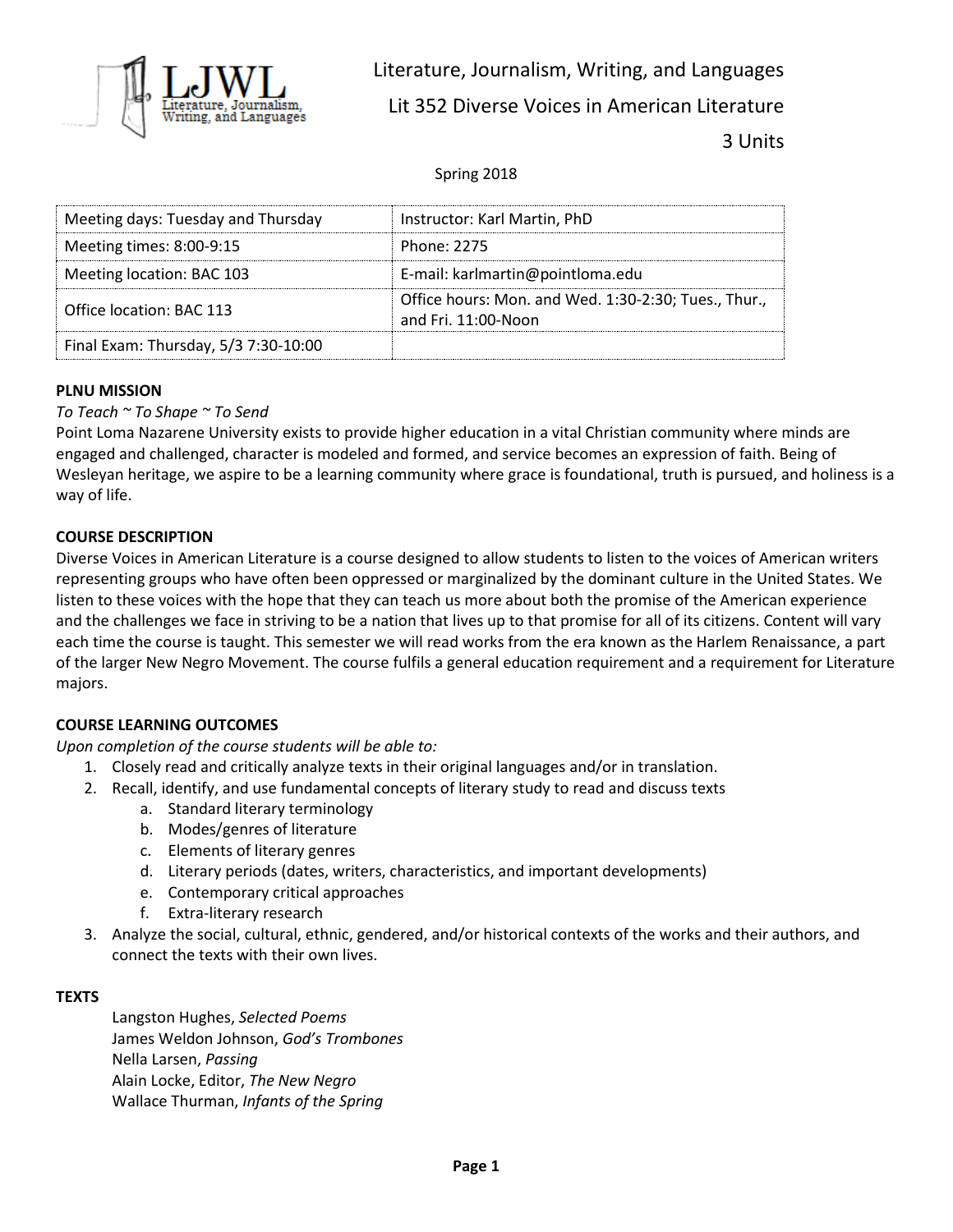# **COURSE REQUIRMENTS**

- *Reading*: Dates for the readings are clearly indicated on the schedule. Read daily if possible and complete all reading prior to the class session when the text will be discussed. You will also keep a reading journal detailing your response to the readings. The journals will be collected four times during the semester.
- *Discussion*: The success of the course will be directly related to the quality of daily discussions. Each of you must feel comfortable contributing to discussions. And each of you should bring any questions you have about the reading to our attention during the course of our discussions.
- *Writing*: Each student will complete a mid-term exam, a final exam, and a brief reflection essay written outside of class. Students cannot pass the course without completing all of these major assignments. Late essays will receive a ten percent daily deduction and will not be accepted when the value would be zero.
- *Creative or Scholarly Project:* In groups no larger than five, students will complete a creative or scholarly project related to one of the course material and present their work in class. Class presentation will be between seven and ten minutes in length. A group grade will be given for the project. Each group will turn in a list of Works Consulted and student in the group will complete a one-page summary of the project and her or his role in its preparation.
- *Attendance*: Because your participation is essential, your attendance is mandatory. More than four absences for any reason will result in your final grade being lowered. Students who miss more than nine class sessions will be deenrolled.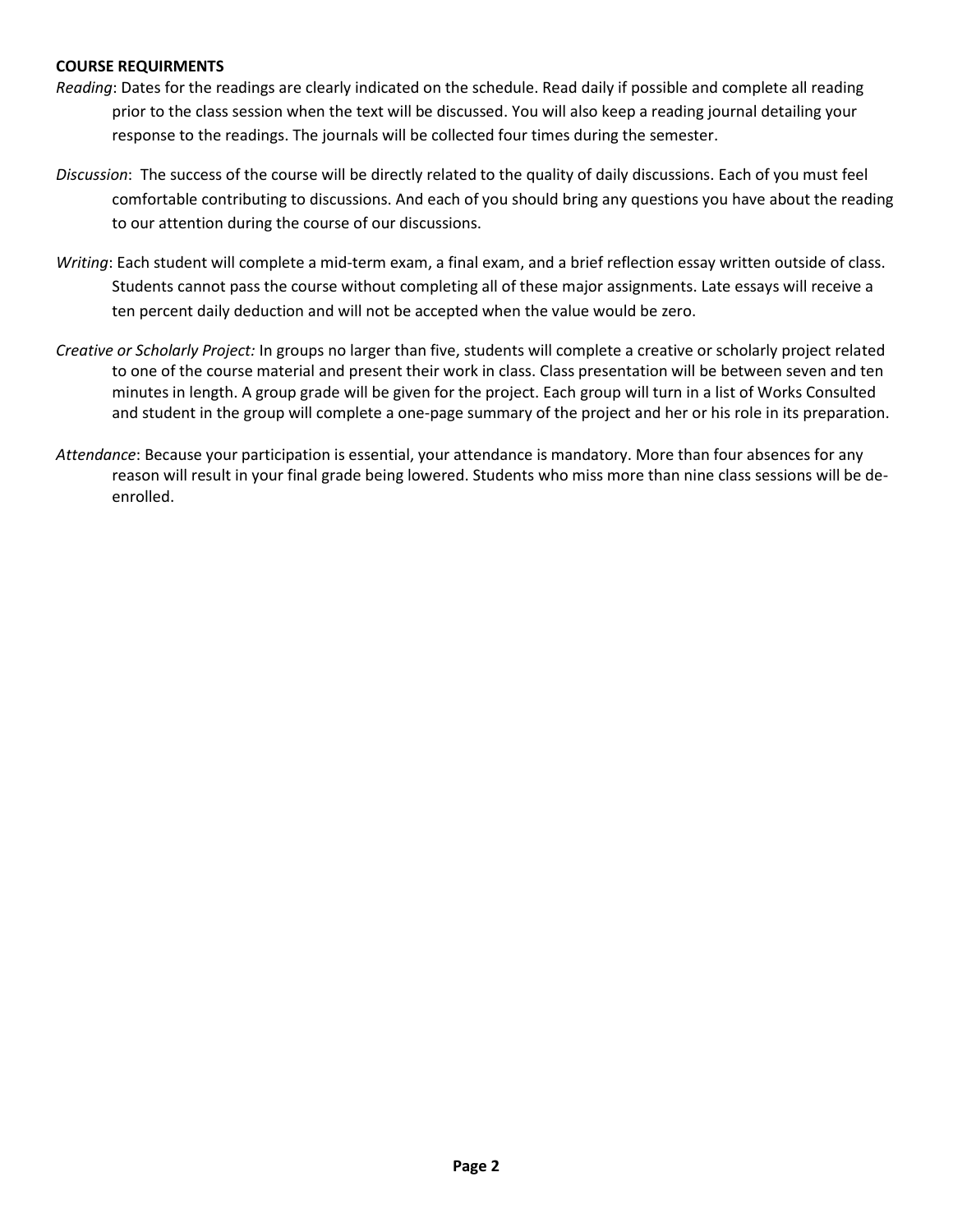#### **ASSESSMENT AND GRADING**

| Your final grade will be determined as follows:                                 |                                                                                           |  |
|---------------------------------------------------------------------------------|-------------------------------------------------------------------------------------------|--|
| Reading Journal                                                                 | 100 Points                                                                                |  |
| Mid-Term Fxam                                                                   | 300 Points                                                                                |  |
| Final Fxam                                                                      | 300 Points                                                                                |  |
| <b>Reflection Essay</b>                                                         | 100 Points                                                                                |  |
| <b>Group Presentation</b>                                                       | 150 Points                                                                                |  |
| Participation                                                                   | 50 Points                                                                                 |  |
|                                                                                 |                                                                                           |  |
|                                                                                 | Your work will not be graded on a curve. A traditional scale will be used. Those who earn |  |
|                                                                                 | more than 90% of the possible points earn an A, those who earn between 80-89% of the      |  |
| points earn a B, and so on.                                                     |                                                                                           |  |
|                                                                                 | A indicates exceptional work (roughly 20% of students normally achieve this level)        |  |
| B indicates superior work (roughly 30% of students normally achieve this level) |                                                                                           |  |
| C indicates average work                                                        |                                                                                           |  |
| D indicates passing work                                                        |                                                                                           |  |
|                                                                                 | F indicates unsatisfactory work                                                           |  |
|                                                                                 |                                                                                           |  |
|                                                                                 |                                                                                           |  |

# **FINAL EXAMINATION POLICY**

Successful completion of this class requires taking the final examination on its scheduled day. The final examination schedule is posted on the Class Schedules site. No requests for early examinations or alternative days will be approved.

## **UNIVERSITY AND DEPARTMENTAL POLICIES**

See the course Canvas site for all pertinent university and departmental policy statements.